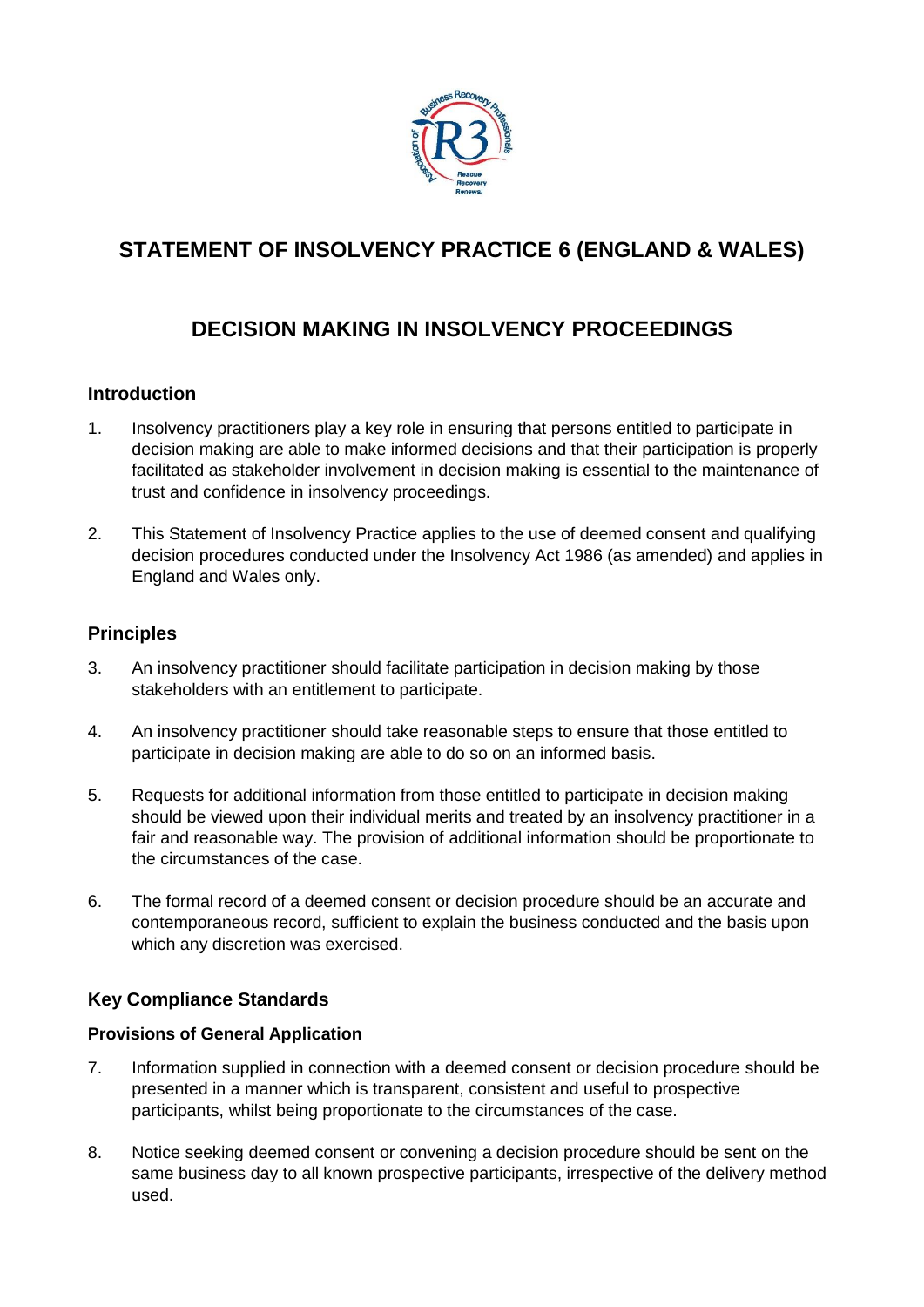- 9. An insolvency practitioner should have procedures in place to ensure that any deemed consent or decision procedure used is subject to sufficient and proportionate safeguards against participation by persons who are not properly entitled to participate.
- 10. When determining the authenticity of a prospective participant's authority to participate in a decision procedure, the insolvency practitioner should exercise their reasonable professional judgement to facilitate the participation of those who appear to be properly entitled.

### **Provisions of Specific Application - CVL**

- 11. Where an insolvency practitioner is assisting in the obtaining of deemed consent or the convening of a decision procedure, the insolvency practitioner should take reasonable steps to ensure that:
	- a) the convener is made fully aware of their duties and responsibilities;
	- b) that the instructions to the insolvency practitioner to assist are adequately recorded;
	- c) the convener and /or chair is informed that it may be appropriate for them to obtain independent assistance in determining the authenticity of a prospective participant's authority or entitlement to participate and the amount for which they are permitted to do so, in the event these are called into question.
- 12. An insolvency practitioner should seek to ensure that the information available in advance of a deemed consent or decision procedure for the purposes of appointing a liquidator facilitates the making of an informed decision by those that are entitled to participate. Key information likely to be of interest to prospective participants (in addition to that required by statute), will commonly be:
	- a) the date of the instructions to the insolvency practitioner to assist in the deemed consent or decision procedure and by whom those instructions were given;
	- b) disclosure of any amounts paid by or on behalf of the company in respect of those instructions and to whom they were paid;
	- c) details of any prior involvement with the company or its directors that could reasonably be perceived as presenting a threat to that insolvency practitioner's objectivity, or that of the nominated liquidator (if different);
	- d) a summary of the company's relevant trading activity and financial history, which would typically include (but may not be limited to):
		- i) an explanation of the causes of the company's failure;
		- ii) the name(s) and company number(s) of parent, subsidiary and associated companies;
		- iii) extracts from the company's recent accounts (whether or not filed);
		- iv) an explanation of any material transactions conducted in the preceding 12 months, other than in the ordinary course of business.
	- e) By way of explanation of a statement of the company's affairs:
		- i) a deficiency account reconciling the position shown by the most recent balance sheet to the deficiency in the statement of affairs;